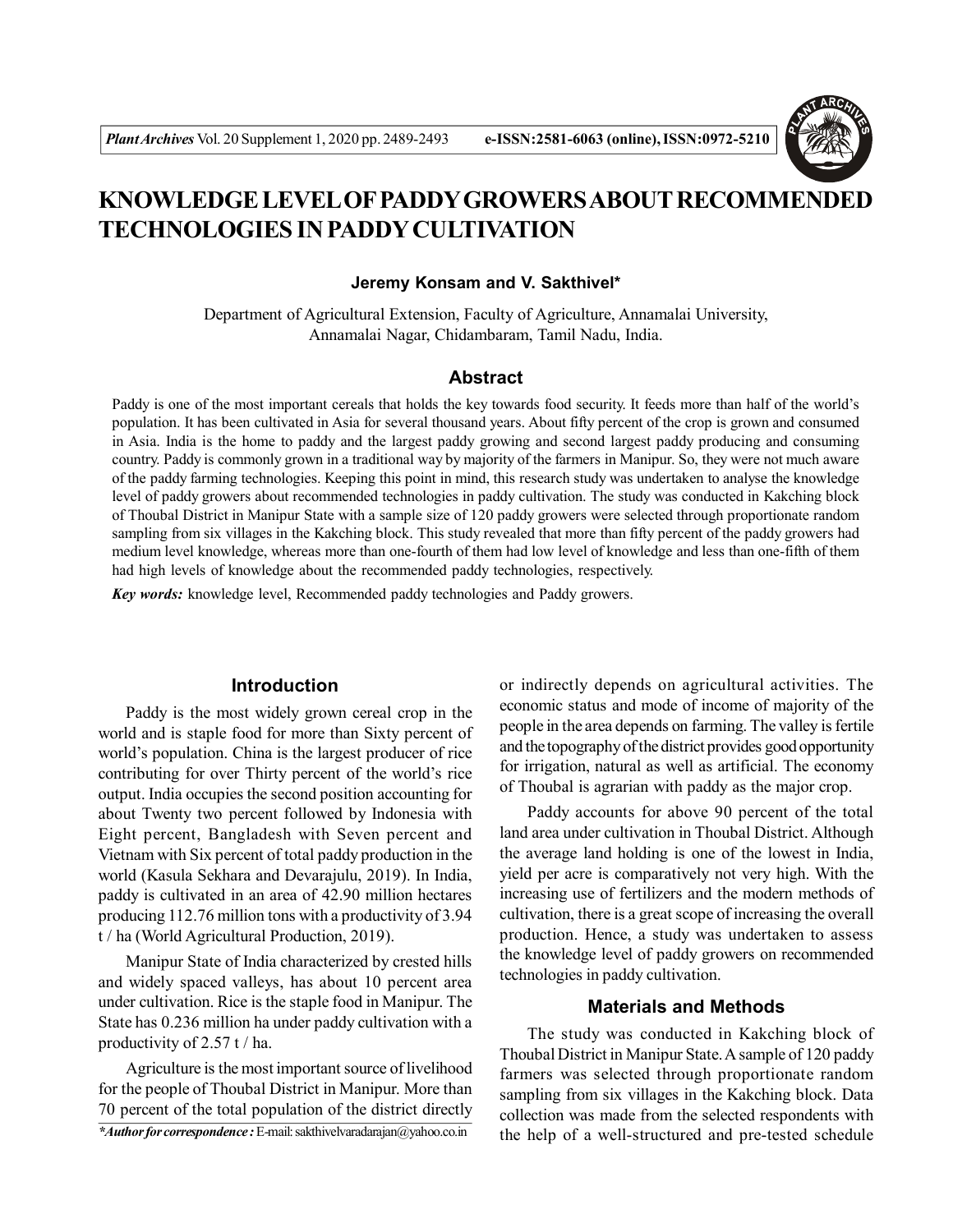| S. No | Category | <b>Number of respondents</b> | Percent |
|-------|----------|------------------------------|---------|
|       | Low      |                              | 26.67   |
|       | Medium   |                              | 54.17   |
|       | High     | つつ                           | 19.16   |
|       | Total    |                              | 100.00  |

**Table 1:** Distribution of respondents according to their overall knowledge level on recommended paddy technologies.

through personal interview. Percentage analysis, mean and cumulative frequency analysis were used for analysing and interpreting the data and results are tabulated.

## **Results and Discussion**

Knowledge level of farmers refers to the respondent's exposure to the existence of paddy innovations and gaining some understanding of how it functions. This level provides accurate recommendations to the farmers adopting the technologies in the paddy cultivation. Hence, knowledge level of respondents was studied and results are presented in this section.

• Overall knowledge level: Knowledge is the prerequisite for adoption of paddy cultivation practices. To assess the overall knowledge level possessed by respondents in paddy cultivation technology, necessary data were collected and are furnished in table 1.

The results in the table 1 indicate that majority of the respondents (54.17 percent) had medium level of knowledge about the recommended paddy technologies followed by 26.67 percent and 19.16 percent of the respondents with low and high levels of knowledge respectively. As majority of the respondents possessed medium level of innovativeness, mass media exposure and information seeking behavior, they might have gained only medium level of knowledge on paddy cultivation. This is in agreement with the findings pertaining to the knowledge level of farmers in general as reported by Santhi, (2006).

• Practice wise knowledge level of the respondents on recommended paddy technologies: In order to have an in-depth idea about knowledge level of the respondents, a practice-wise knowledge level of the respondents was worked out. The practice-wise knowledge level of the respondents on selected technologies on paddy cultivation and the results are given in table 2.

# **Season**

From the results in table 2 it could be seen that the knowledge level for season was found to be cent percent (100.00 percent). It could be inferred that all the paddy farmers had knowledge on the recommended season for cultivation of paddy crop. This finding is in line with the findings of Santhi, (2006).

# **Varieties**

The knowledge level for the recommended varieties is found to be high (91.67 percent). This signifies that above ninety percent of the respondents had the knowledge of the recommended varieties for paddy cultivation. This finding is in line with the findings of Renjini, (2000).

# **Seed rate**

It could be observed from table 2 that the knowledge level for seed rate is high (71.67 percent). It could be concluded that more than seventy percent of the farmers had knowledge on the recommended seed rate required for one hectare. This finding is in line with the findings of Selvakumar, (2011).

# **Seed treatment**

The mean knowledge level of seed treatment was found to be (52.29 percent). The knowledge level for the recommended fungicides (60.00 percent) and Biofertilizers recommended for seed treatment (55.83 percent) was found to be more than fifty percent. The

**Table 2:** Distribution of respondents according to their practice wise knowledge on recommended paddy technologies.

| S. No.       | <b>Technologies</b>                               | Number of<br><b>Respondents</b> | Percent        |
|--------------|---------------------------------------------------|---------------------------------|----------------|
|              | <b>Season</b>                                     |                                 |                |
| 1.           | Recommended season                                |                                 | 100.00         |
| T            | <b>Variety</b>                                    |                                 |                |
| 1.           | Recommended varieties of paddy                    | 110                             | 91.67          |
| $\mathbf{m}$ | <b>Seed rate</b>                                  |                                 |                |
| 1.           | Recommended seed rate                             |                                 | 71.67          |
| <b>IV</b>    | <b>Seed treatment</b>                             |                                 |                |
| 1.           | Recommended fungicides                            |                                 | 60.00          |
| 2.           | Recommended quantity of fungicides                | 59                              | 49.16          |
| 3.           | Bio-fertilizers recommended for seed treatment    |                                 | 55.83          |
| 4.           | Quantity of bio-fertilizer/ha. for seed treatment | 53                              | 44.16          |
|              | Mean percentage                                   |                                 | 52.29<br>----- |

*Table 2 Continue....*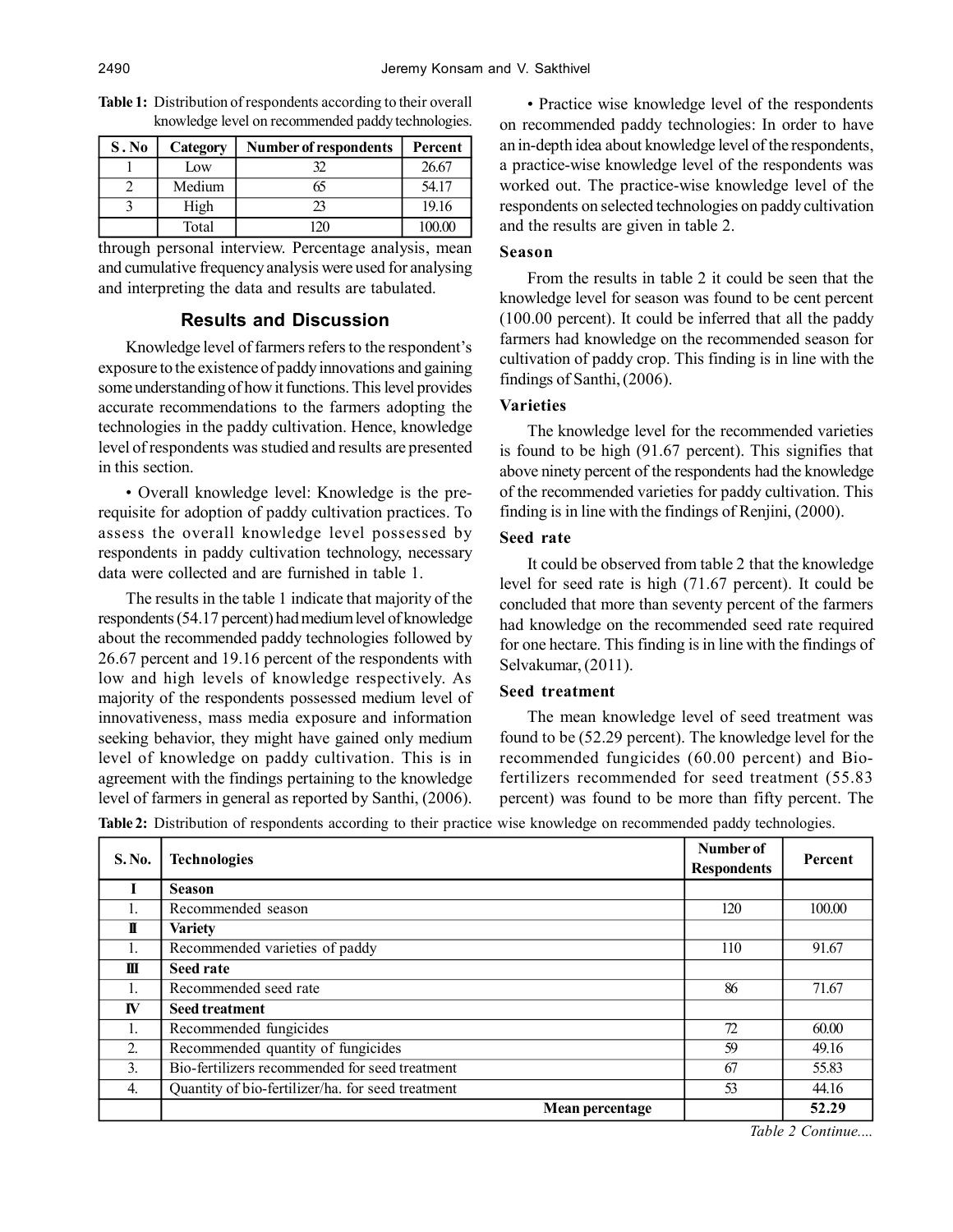| Continue Table 2 |  |  |
|------------------|--|--|
|                  |  |  |

| $\mathbf{V}$     | <b>Plant population</b>                                                        |                 |       |
|------------------|--------------------------------------------------------------------------------|-----------------|-------|
| 1.               | Size of the nursery area required per hectare                                  | 95              | 79.17 |
| 2.               | Number of hills per metric square                                              |                 | 53.33 |
| $\overline{3}$ . | Recommended seedlings planted per hill                                         | $\overline{68}$ | 56.67 |
|                  | <b>Mean percentage</b>                                                         |                 | 63.06 |
| VI               | Spacing                                                                        |                 |       |
| 1.               | Recommended spacing                                                            | 84              | 70.00 |
| VII              | Fertilizer management for nursery                                              |                 |       |
| 1.               | Recommended quantity of FYM / ha                                               | 63              | 52.50 |
| $\overline{2}$ . | Recommended quantity of N,P,K for nursery area                                 |                 | 43.33 |
|                  | <b>Mean percentage</b>                                                         |                 | 47.92 |
| <b>VIII</b>      | <b>Main field preparation</b>                                                  |                 |       |
| 1.               | Method of land preparation                                                     | 99              | 82.50 |
| 2.               | Recommended number ofploughing/ha                                              |                 | 80.00 |
| $\overline{3}$ . | Recommended quantity of FYM/ha                                                 | 62              | 51.67 |
|                  | <b>Mean percentage</b>                                                         |                 | 71.39 |
| $\mathbf{I}$     | <b>Irrigation management</b>                                                   |                 |       |
| 1.               | Recommended maintenance of water level from transplantation to tillering stage | 66              | 55.00 |
| $\overline{2}$ . | Recommended time of irrigation                                                 | 78              | 65.00 |
| $\overline{3}$ . | Recommended water level after panicle initiation till maturity                 | 43              | 35.83 |
|                  | <b>Mean percentage</b>                                                         |                 | 51.94 |
| $\mathbf{X}$     | Fertilizer management for main field                                           |                 |       |
| 1.               | Stages of application of fertilizers                                           | 62              | 51.67 |
| 2.               | Recommended doses of N, $P,K$ / ha for basal application                       | $\overline{59}$ | 49.16 |
| $\overline{3}$ . | Recommended doses of N,K/ha for top dressing                                   |                 | 39.16 |
|                  | Mean percentage                                                                |                 | 46.66 |
| ${\bf X}$        | Weed management                                                                |                 |       |
| 1.               | Recommended time for first weeding                                             | 69              | 57.50 |
| 2.               | Recommended time for second weeding                                            |                 | 53.33 |
| $\overline{3}$ . | Recommended herbicides                                                         |                 | 46.67 |
| 4.               | Quantity of recommended herbicides                                             | 53              | 44.16 |
|                  | Mean percentage                                                                |                 | 50.42 |
| XII              | Pest management                                                                |                 |       |
| 1.               | Recommended pesticide for the management of BPH                                | 37              | 30.83 |
| $\overline{2}$ . | Recommended quantity of pesticide for controlling of BPH                       | 34              | 28.33 |
| 3.               | Recommended pesticide for the management of stem borer                         | 59              | 49.16 |
| 4.               | Recommended quantity of pesticide for controlling of stem borer                | 45              | 37.50 |
| 5.               | Recommended number of light traps per ha                                       |                 | 60.00 |
| 6.               | Recommended pesticide for the management of gall midge                         | 59              | 49.16 |
|                  | Mean percentage                                                                |                 | 42.50 |
| XШ               | Disease management                                                             |                 |       |
| 1.               | Recommended fungicide for controlling of Leaf Blast                            | 57              | 47.50 |
| 2.               | Recommended quantity of fungicide for controlling of Leaf Blast                | 55              | 45.83 |
|                  | <b>Mean percentage</b>                                                         |                 | 46.66 |
| XIV              | <b>Harvesting</b>                                                              |                 |       |
| 1.               | Recommended time of harvesting                                                 | 115             | 95.83 |

recommended quantity of fungicide has the lowest (49.16 percent) knowledge level. This finding is in line with the findings of Manikandan, (2010).

# **Plant population**

The mean knowledge level for plant population was

found to be (63.06 percent). It could be inferred that above sixty percent of the respondents had knowledge on the recommended size of the nursery area (79.16 percent) followed by number of hills per metric square (53.33 percent) and 56.67 percent had knowledge on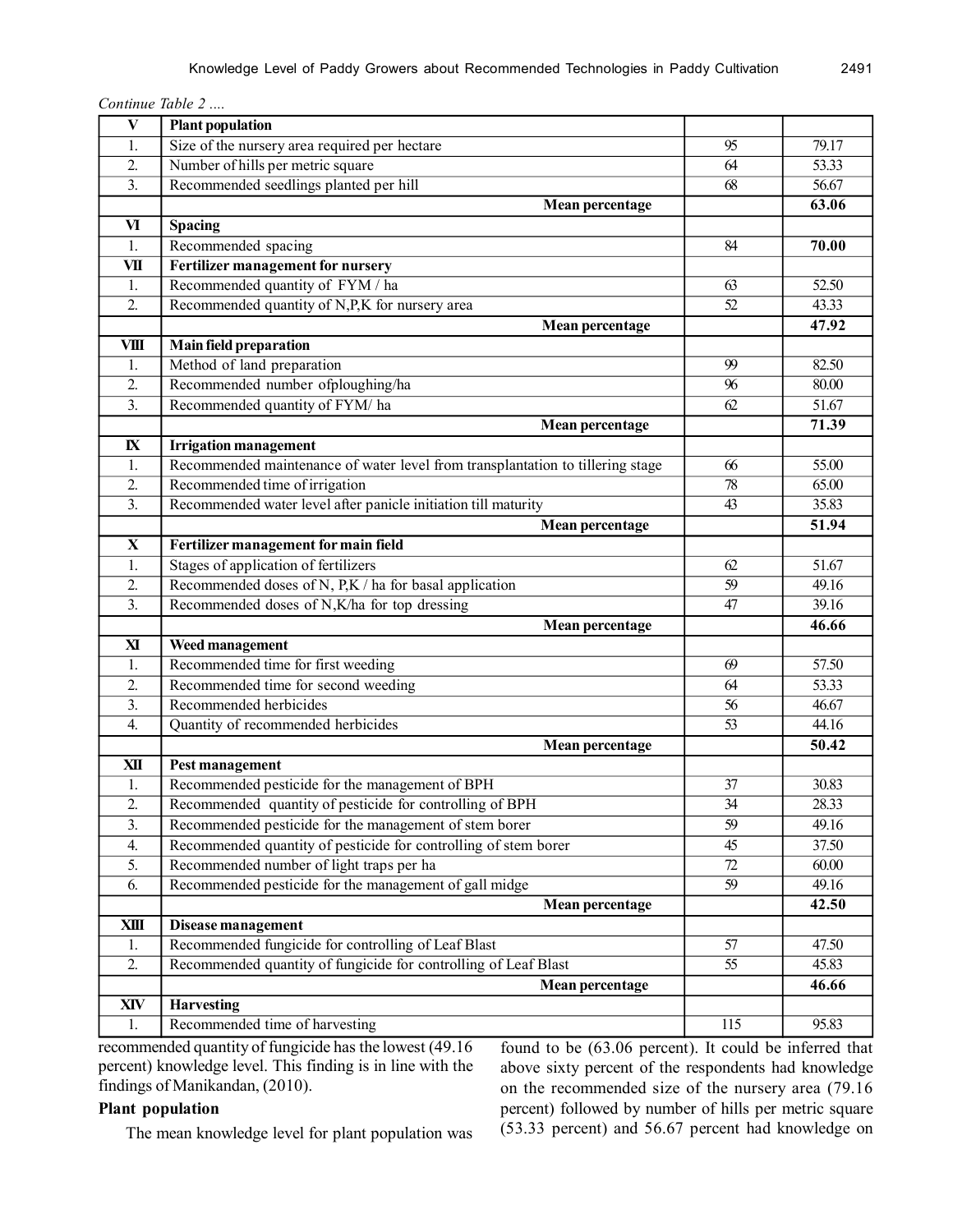recommended seedlings planted per hill. This finding is in line with the findings of Manikandan, (2010).

## **Spacing**

From the table 2 it could be concluded that majority of the respondents had knowledge on the recommended spacing (70.00 percent) for the cultivation of paddy by paddy growers. This finding is in line with the findings of Selvakumar, (2011).

#### **Fertilizer management for nursery**

The mean knowledge level of fertilizer management for nursery was found to be 47.92 percent. More than fifty percent of the respondents had knowledge on recommended quantity of FYM/ha followed by recommended quantity of N, P, K for nursery area (43.33 percent). This finding is in line with the findings of Vijayalan, (2001).

#### **Main field preparation**

The mean knowledge level of main field preparation was found to be high (71.39 percent). The knowledge level on method of land preparation was found to be 82.50 percent followed by recommended number of ploughing per ha (80.00 percent) and recommended quantity of FYM/ ha (51.67 percent) in paddy cultivation by paddy farmers. This finding is in line with the findings of Selvakumar, (2011).

#### **Irrigation management**

The mean knowledge level for irrigation management was found to be (51.94 percent). Majority of the respondents had knowledge on irrigation practices *viz.*, recommended time of irrigation (65.00 percent) and recommended maintenance of water level from transplantation to tillering stage (55.00 percent) and onethird of the respondents had knowledge on recommended water level after panicle initiation till maturity (35.83 percent). This finding is in line with the findings of Kavitha, (2001).

## **Fertilizer management for main field**

The mean knowledge level of fertilizer management was found to be 46.66 percent. More than fifty percent knowledge level was observed for stages of application of fertilizers (51.67 percent). Medium knowledge level was observed for recommended doses of N, P, K per ha for basal application (49.16 percent) and 39.16 percent knowledge level was observed on recommended doses of N, K per ha for top dressing. This finding is in line with the findings of Vijayalan, (2001).

# **Weed management**

The mean knowledge level on weed management was found to be 50.42 percent. Most of the respondents had knowledge on practices *viz*., recommended time for first weeding (57.50 percent) and recommended time for second weeding (53.33 percent). Only 46.67 percent had the knowledge level on the recommended herbicide followed by recommended quantity of herbicides (44.16 percent). The medium level of extension agency contact of the respondents would have enabled them to seek information on weed management. This finding is in line with the findings of Renjini, (2000).

#### **Pest management**

The mean knowledge level on pest management was found to be 42.50 percent sixty percent of the respondents had the knowledge on recommended number of light traps per ha. Less than fifty percent of the respondents had the knowledge on the recommended practices *viz*., pesticides recommended for the management of stem borer (49.16 percent), recommended pesticides for the management of gall midge (49.16 percent), recommended quantity of pesticide for controlling of stem borer (37.50 percent), pesticide recommended for the management of BPH (30.83 percent), recommended quantity of pesticide for controlling of BPH (28.33 percent). The low level of knowledge on the recommended practices on pest management might be due to the lack of complete information from the officials of the State Department of Agriculture about paddy technologies on pest management. This finding is in line with the findings of Renjini, (2000).

## **Disease management**

The mean knowledge level on disease management was found to be 46.66 percent. The knowledge level on the recommended practices *viz*., recommended fungicide for controlling Leaf blast (47.50 percent) and recommended quantity of fungicide for controlling Leaf blast (45.83 percent) are found to be low. Lack of complete information on disease management might be the probable reason for their medium knowledge about disease management. This finding is in line with the findings of Vijayalan, (2001).

## **Harvesting**

Most of the respondents possessed high level of knowledge (95.83 percent) on recommended time of harvesting. The high knowledge level might be due to their experience in paddy cultivation for several years.

## **Conclusion**

This study revealed that more than fifty percent of the paddy growers had medium level knowledge, whereas more than one-fourth of them had low level of knowledge and less than one-fifth of them had high levels of